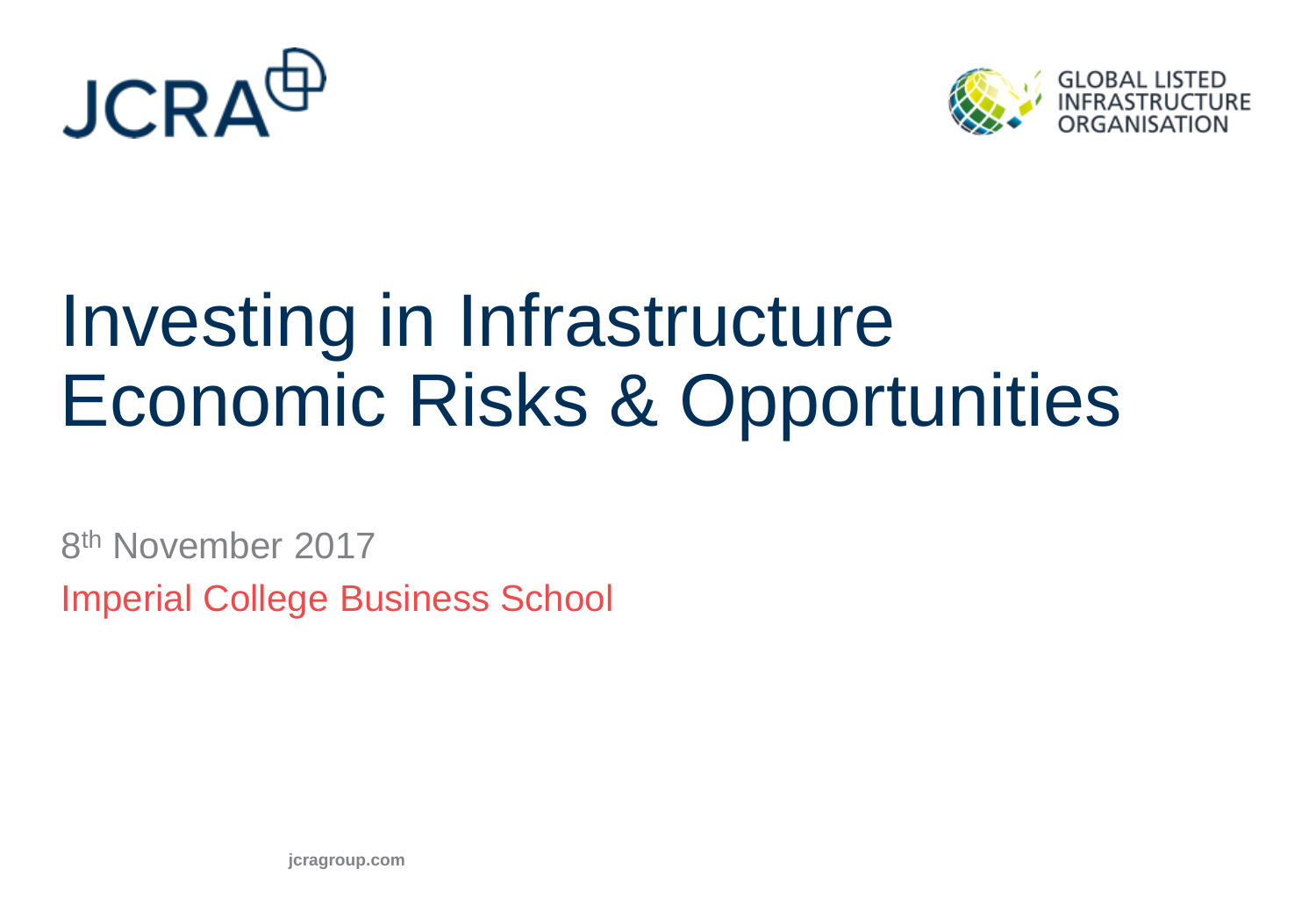



### Overview of the Infrastructure Sector

- What is driving the growth in infrastructure?
- Where do we expect to see future growth?
- Are new investors focusing on infrastructure who have traditionally invested elsewhere?

### The voracious appetite for yield is attracting new players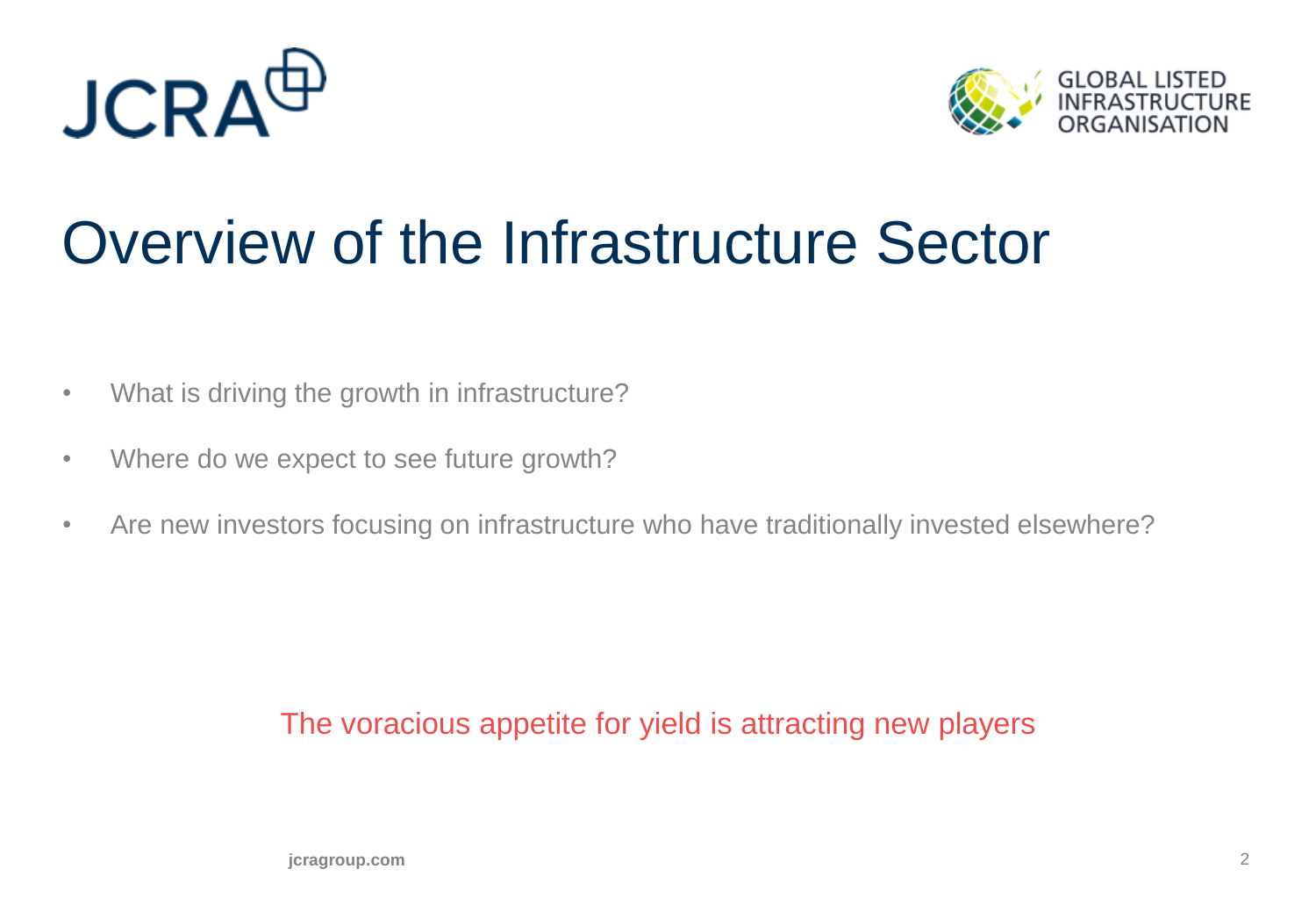



### Renewable Infrastructure

- Significant growth in green energy in recent years
- Wind and solar is becoming a recognised asset class by lenders and investors
- Investors willing to consider new geographies
- Technology, competition and volumes are driving down prices

#### Technology is pushing renewables into a new dimension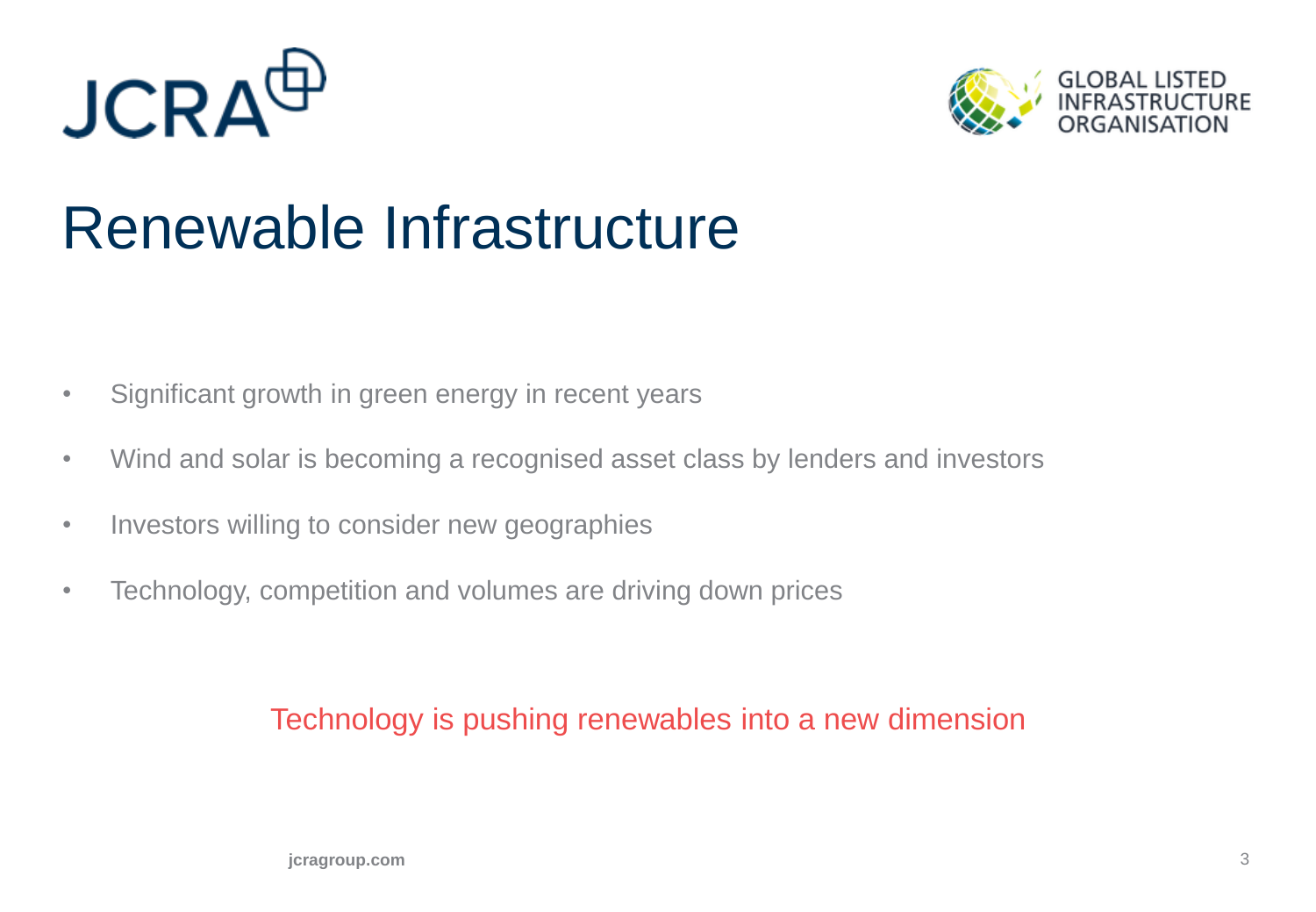



### Impact of Global Interest Rates

- Have we seen the end of historically low rates?
- Where are costs now compared to pre-crisis?
- What effect will an increase in rates have on the infrastructure market?
- Pre-hedging risk with options and/or deal contingent hedging products

#### Global interest rates are expected to increase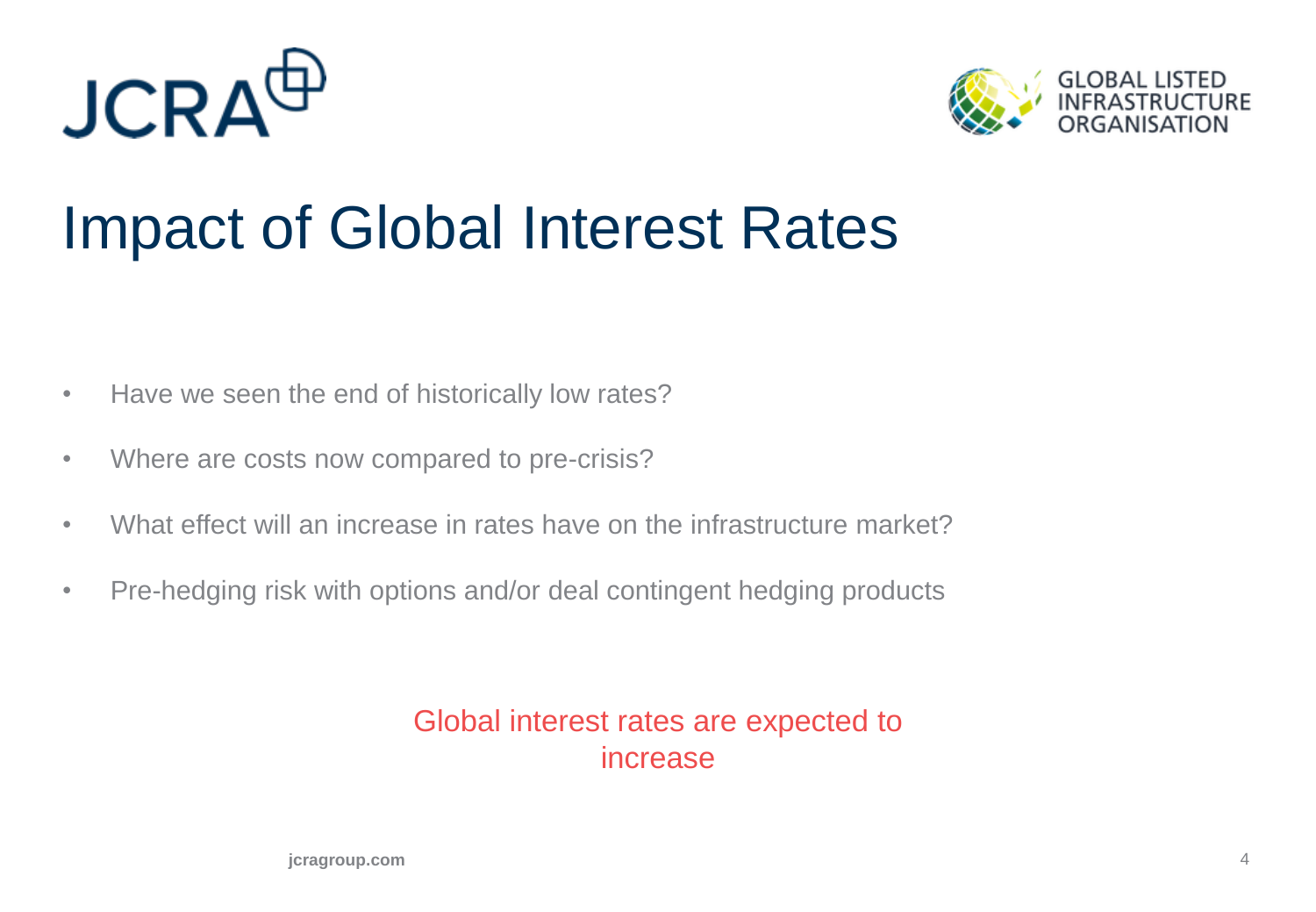



### Historical 10Y Swap Rates & Projected 3M IBOR Fixings



**jcragroup.com** 5